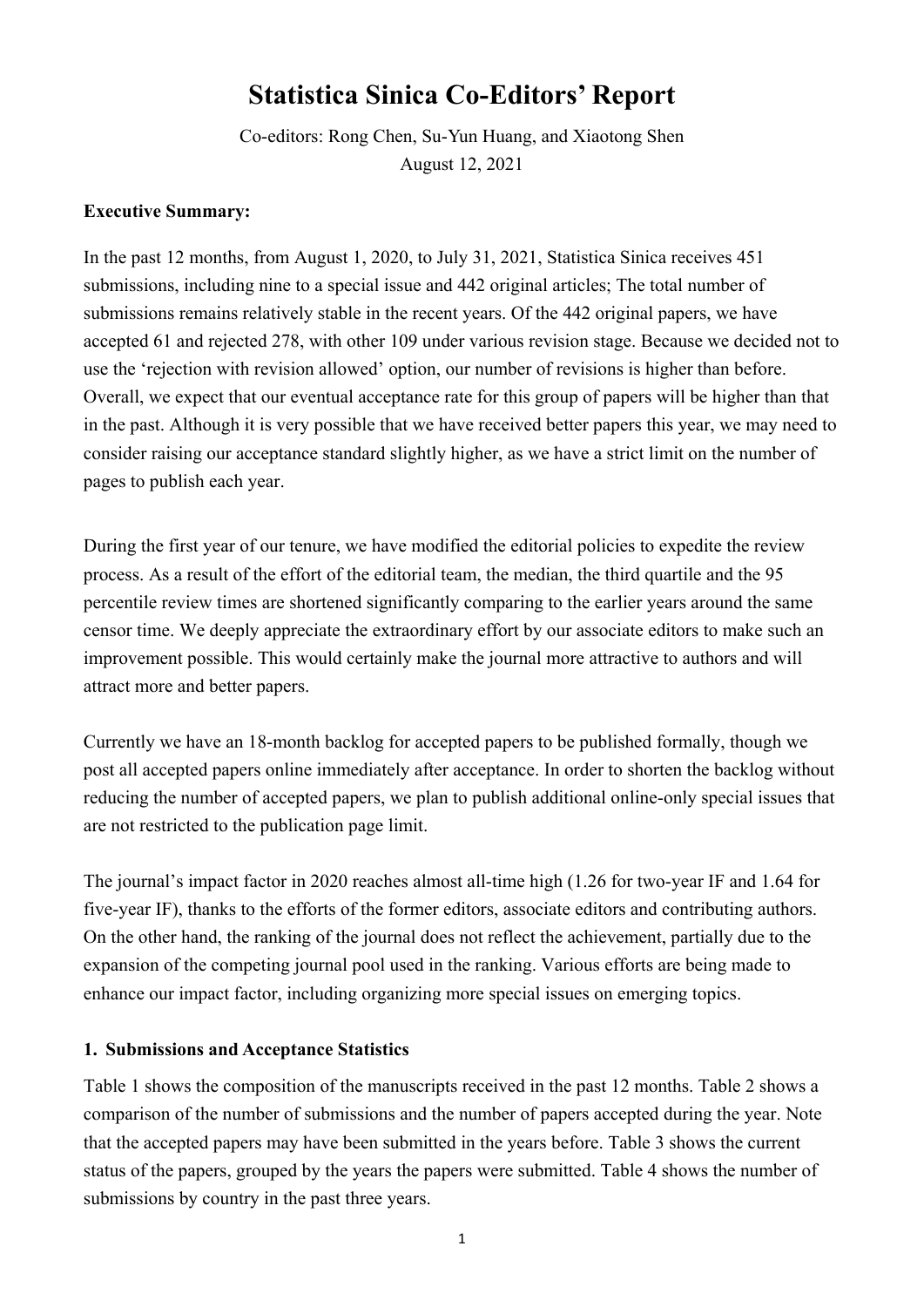| <b>Manuscript Type</b> |                                                       |                                                                   | <b>Number of Manuscripts</b> | Percentage   |              |              |
|------------------------|-------------------------------------------------------|-------------------------------------------------------------------|------------------------------|--------------|--------------|--------------|
| Original Article       |                                                       |                                                                   |                              | 442          |              |              |
|                        | Special Issue Paper – In Honor of Professor Tze Leung |                                                                   | 9                            |              | $2\%$        |              |
| Lai                    |                                                       |                                                                   |                              |              |              |              |
| Total                  |                                                       |                                                                   |                              | 451          |              |              |
|                        |                                                       | <b>Table 2.</b> Submissions and acceptances for the past 6 years. |                              |              |              |              |
|                        | Aug $2015 -$                                          | Aug $2016 -$                                                      | Aug $2017 -$                 | Aug $2018 -$ | Aug $2019 -$ | Aug $2020 -$ |
|                        | Jul 2016                                              | Jul 2017                                                          | Jul 2018                     | Jul 2019     | Jul 2020     | Jul 2021     |
| Acceptance             | 104                                                   | 150                                                               | 146                          | 88           | 84           | 119          |
| Submission             | 567                                                   | 531                                                               | 486                          | 450          | 468          | 451          |

**Table 1.** Manuscript received from August 2020 to July 2021

**Table 3.** Review status for the past 3 years.

|                                |                  | Aug 2018-Jul 2019 |                | Aug 2019-Jul 2020 |          | Aug 2020-Jul 2021 |
|--------------------------------|------------------|-------------------|----------------|-------------------|----------|-------------------|
| Rejected w/o external review   | 220              | 48.8%             | 179            | 38.0%             | 188      | 41.7%             |
| Rejected with external review  | 109              | 24.2%             | 145            | 30.8%             | 83       | 18.4%             |
| Rejected with revision allowed | 43               | $9.5\%$           | 55             | 11.7%             | 7        | $1.6\%$           |
| Major/Minor revision           | $\overline{2}$   | $0.4\%$           | 7              | $1.5\%$           | 45       | 10.0%             |
| First submission under review  | $\overline{0}$   | $0\%$             | $\theta$       | $0.0\%$           | 39       | 8.6%              |
| Revision under review          | $\overline{0}$   | $0\%$             | $\overline{4}$ | $0.8\%$           | 19       | 4.2%              |
| Withdrawn                      | $\boldsymbol{0}$ | $0\%$             | 2              | $0.4\%$           | $\theta$ | $0.0\%$           |
| Accepted                       | 77               | 17.1%             | 79             | 16.8%             | 70       | 15.5%             |
| Total                          | 451              |                   | 471            |                   | 451      |                   |

**Table 4.** Top ten countries with the highest submissions for the past 3 years.

| Rank           |            | Aug 2018 - Jul 2019 |            | Aug 2019 - Jul 2020 | Aug 2020 - Jul 2021 |              |
|----------------|------------|---------------------|------------|---------------------|---------------------|--------------|
| 1              | <b>USA</b> | 141 (41.1%)         | <b>USA</b> | 127 (29.8%)         | <b>USA</b>          | 148 (32.8%)  |
| 2              | China      | 108 (31.5%)         | China      | 121 (28.4%)         | China               | 117 (25.9%)  |
| 3              | Canada     | $19(5.5\%)$         | H.K.       | 17 $(4.0\%)$        | Canada              | 21 $(4.7\%)$ |
| $\overline{4}$ | Italy      | $12(3.5\%)$         | Canada     | $15(3.5\%)$         | H.K.                | $17(3.8\%)$  |
| 5              | India      | $12(3.5\%)$         | <b>UK</b>  | 14 $(3.3\%)$        | Italy               | 14 $(3.1\%)$ |
| 6              | Iran       | 11 $(3.2\%)$        | Iran       | $12(2.8\%)$         | Taiwan              | $12(2.7\%)$  |
| 7              | Taiwan     | $10(2.9\%)$         | Singapore  | $10(2.3\%)$         | <b>Brazil</b>       | 11 $(2.4\%)$ |
| 8              | Spain      | $10(2.9\%)$         | Taiwan     | 9 $(2.1\%)$         | India/              | $9(2.0\%)$   |
|                |            |                     |            |                     | Pakistan            |              |
| 9              | H.K.       | $10(2.9\%)$         | Australia/ | $8(1.9\%)$          | Iran/Japan/         | $8(1.8\%)$   |
|                |            |                     | Japan      |                     | UK                  |              |
| 10             | Germany    | $10(2.9\%)$         | Saudi      | 7 $(1.6\%)$         | Saudi               | 7 $(1.6\%)$  |
|                |            |                     | Arabia     |                     | Arabia              |              |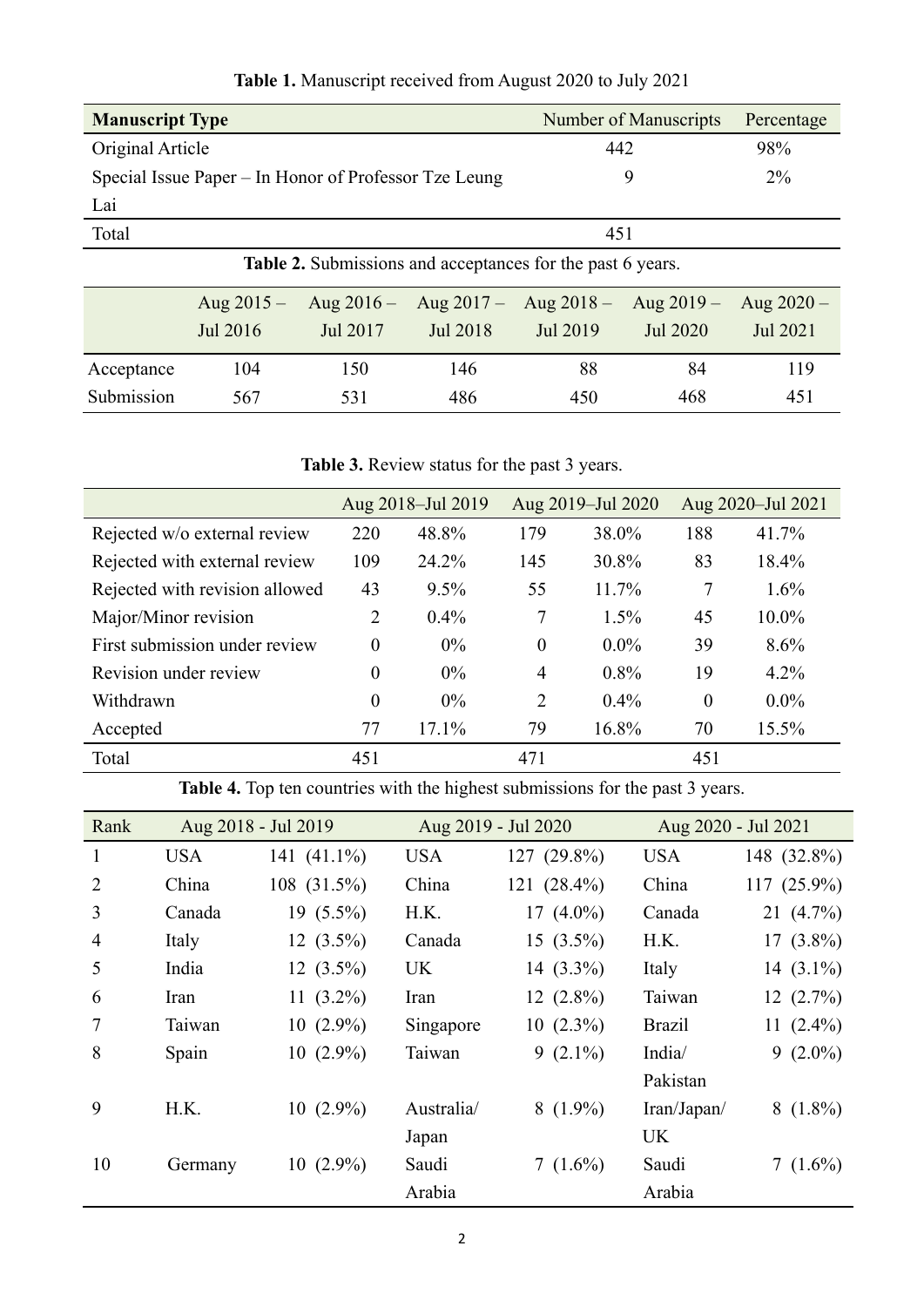#### **2. Manuscript Processing Time**

Table 5 shows the turnaround statistics of initial decisions for the past three years, with the decision times censored on August 18, 2021. About 75% of the editorial decisions during 2020-2021 take less than 78 days, but 5% take over 124 days. The comparison with the earlier years in Table 5 is biased as we still have 39 papers to be processed and those tend to be landed on the right side of the distribution when completed. In Table 6 we report a more fair comparison, with roughly the same censored time (based on the previous annual reports.) Our processing time is indeed significantly shorter than the previous years.

| Period                        | 5th      | 25 <sup>th</sup> | 50th | 75 <sub>th</sub> | 95 <sub>th</sub> | Sample Size |
|-------------------------------|----------|------------------|------|------------------|------------------|-------------|
| Aug $2018 - \text{Jul } 2019$ | 3        | $10^{\circ}$     | -29  | 100              | 171              | 450         |
| Aug $2019 - \text{Jul } 2020$ | $\Delta$ | 13               | 37   | 105              | 185              | 467         |
| Aug $2020 -$ Jul 2021         | 3        |                  | 24   | 78.              | 124              | $412*$      |

**Table 5.** Percentiles of review time in days for the past 3 years.

\*Additional 39 manuscripts awaiting an initial decision

**Table 6.** Comparison of review time in days for the past 3 years (data censored on different dates).

| Period                                                           |  |  | 5th 25th 50th 75th 95th | Sample      | Data          | Awaiting initial      |
|------------------------------------------------------------------|--|--|-------------------------|-------------|---------------|-----------------------|
|                                                                  |  |  |                         | <b>Size</b> | Censored time | decisions manuscripts |
| Aug $2018 - \text{Jul } 2019$ 2 9 20 85                          |  |  | -154                    | 364         | Jul. 2, 2019  | 73                    |
| Aug $2019 - \text{Jul } 2020 \quad 5 \quad 13 \quad 31 \quad 99$ |  |  | - 171                   | 441         | Oct. 19, 2020 | 27                    |
| Aug $2020 - \text{Jul } 2021$ 3 8 24 78                          |  |  | 124                     | 412         | Aug. 18, 2021 | 39                    |

# **3. Backlog for Publication**

In the past year, we have published four issues containing 91 articles. There remain 180 accepted manuscripts waiting to be published. Among them, 24 will appear in the general issue in Oct 2021 and 9 will appear in an online special issue in Oct 2021. The backlog is about 18 months from acceptance to publication.

# **4. Rankings and Impact Factors**

Table 7 shows the ranks of Statistica Sinica based on the 2-Year Impact Factor and the 5-Year Impact Factor provided by the Journal Citation Reports (JCR) in the area of Statistics and Probability from 2012 to 2020. Table 8 shows the ranks of Statistica Sinica in Scimago Journal Rankings among all journals of Statistics and Probability in the Scopus database from 2012-2020. The ranking is performed using the algorithm Google PageRank™.